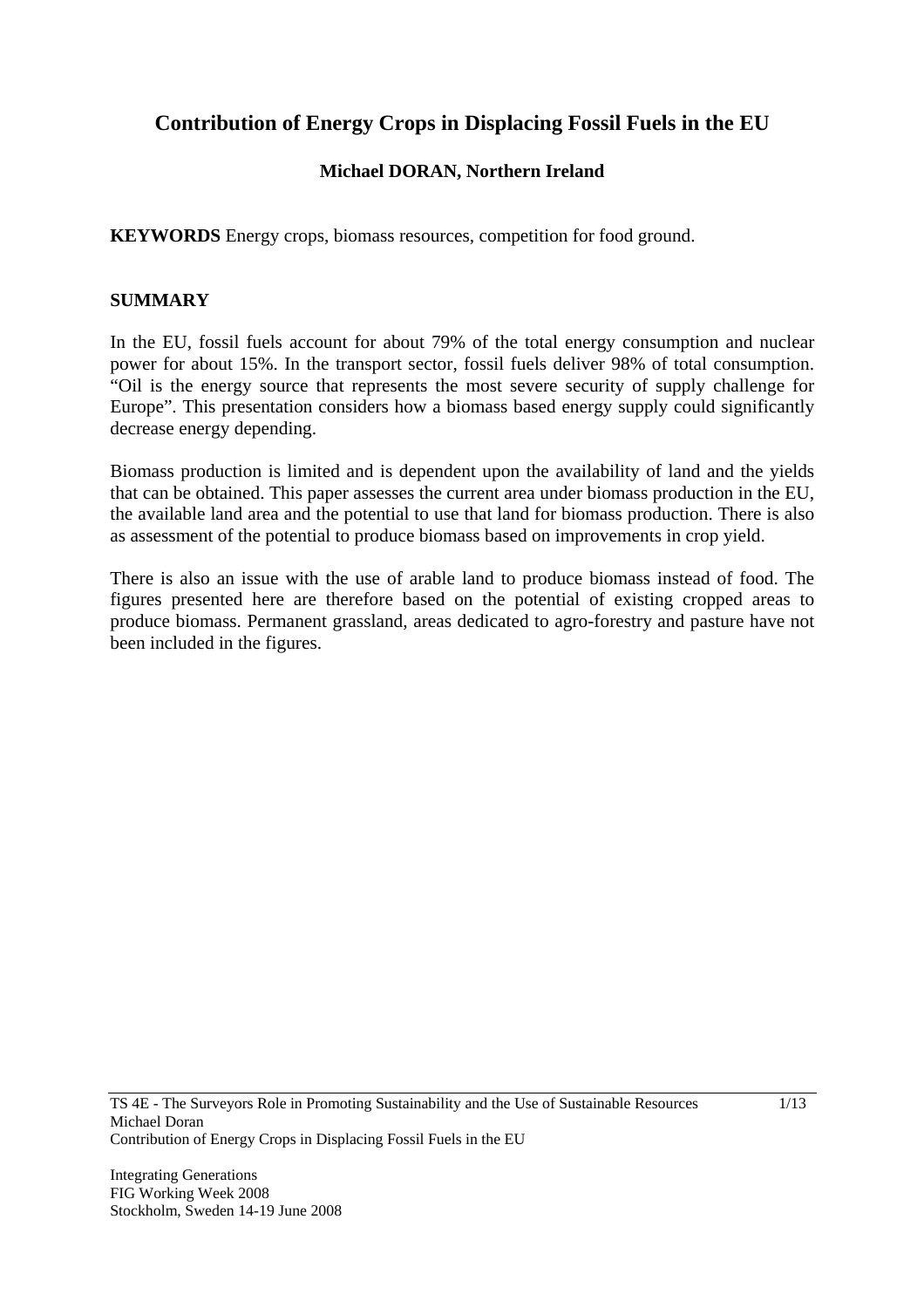# **Contribution of Energy Crops in Displacing Fossil Fuels in The EU**

# **Michael DORAN, Northern Ireland**

## **INTRODUCTION**

Climate change is probably the greatest problem facing the human race in the  $21<sup>st</sup>$  Century. As a result of industrialisation over the last 100 years and also because of the increases in population, human activities have created a situation where harmful emissions are threatening our future. The Kyoto agreement was an attempt to limit further increases in emissions. However on a world scale emissions continue to increase largely as a result of the consumption of fossil fuels.

Atmospheric concentrations of carbon dioxide have increased by 38% from 1850 to 2007. The concentrations of methane and nitrous oxide have also increased significantly. Activities such as agriculture, deforestation and waste production play a major role in anthropogenic green house gas emissions, accounting for almost 40% of the total atmospheric emission. Increased livestock production and the use of inorganic fertilisers have also lead to further environmental degradation with the production of ammonia, leading to acid rain. There are also other consequences such as the loss of biodiversity, which is harder to quantify.

Biomass is already contributing to 15% of the worlds primary energy demand. Within the EU some of the member states such as Austria, Finland and Sweden have considerable contribution from biomass as a result of natural resources, particularly from forestry and this paper assess the potential for energy crops to contribute to the overall energy balance.

The increase in the use of energy from biomass and in particular from energy crops has benefits other than those associated strictly with co2 emissions:

- Security of supply. One of the areas of increasing concern is the overdependence upon imported fossil fuels, from increasingly volatile political environments. Countries such as the UK and Ireland are heavily dependant upon imported fossil fuels, particularly oil and gas which come from Russia, Algeria and Khazakstan. The production of indigenous energy crops can help to elevate this problem.
- Social policy. It has been estimated that ten jobs are created per megawatt of installed biomass capacity. 20% additional contribution from energy crops within the EU would lead to 550,000 additional jobs. There is also an argument to be made for the economic desirability of recycling money within the European economy from using home grown energy crops.
- Regional Policy. Biomass can be used as a decentralised energy source where conversion plants are located close to the source of biomass.

On the downside there has been considerable criticism recently where food crops have been redirected into the energy supply chain. There has been a significant increase in the price of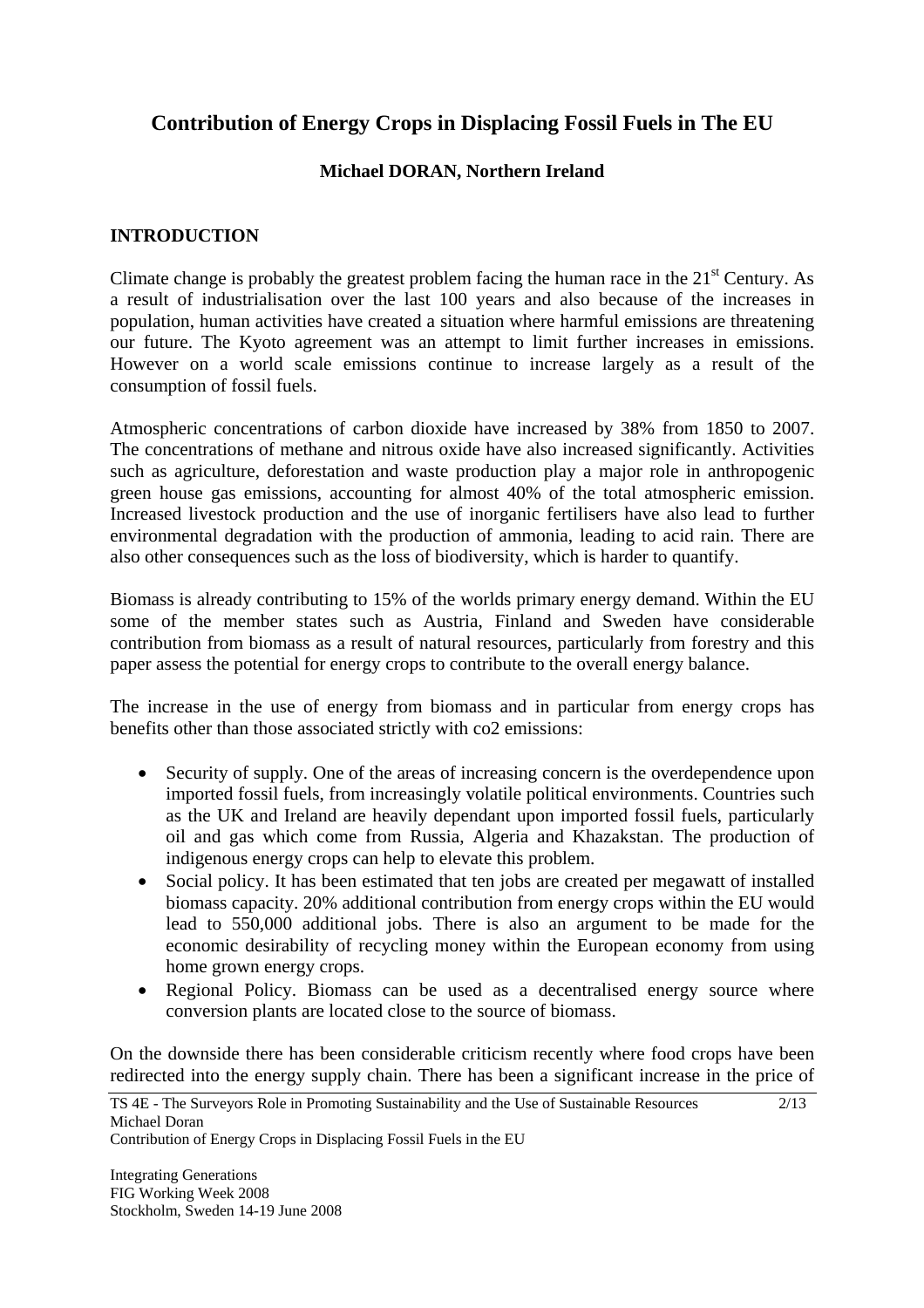cereals and particularly corn and maze since the US begin large scale bioenathal production. This has arisen largely because this type of conversion into bioethanol is probably one of the least efficient ways of using ground. It is relativity easy to quantify the energy returns from a hectare of ground both in terms of energy produced and of green house gas emissions resulting and bioethnal production does not score well on this chart.

This paper will assess the potential to develop energy crops across the EU. It will also consider the impact that this increase may have on food production if it is carried out in an inappropriate way. The paper argues that we should focus on land which is not already being using for intensive food production and it also considers the economy's that can be gained from large scale production. There is already considerable wastage within the existing biomass production chain and it has been estimated that approximately 70% of the biomass which is currently used for food feed and traditional wood fuel is lost somewhere along the processing chain. An increase in the efficiencies within this system should therefore be able to double the existing production without having an impact on the area already under cultivation.

Similarly the paper briefly considers the gains which can be made from superior yields from improved genotypes. A considerable amount of work is currently being carried on issued such as short day genes, disease resistance, cold growth varieties and nutrient efficiencies. It is not yet conclusive whether the climatic change which we are experiencing will have a positive or a negative impact on overall yield production within the EU. One of the most difficult areas to manage under the new energy scenario is the production of liquid biofuels from biomass. In terms of pure conversion efficiency it is more cost effective to use biomass in combustion processes than it is to convert it either to liquid biofuels or to electricity. However both electricity and liquid biofuels have higher values than heat. There may therefore be instances where it is more cost effective to produce the higher value product even though it has a poor rating in terms of conversion efficiencies and in terms of energy balance.

# **ENERGY CROP POTENTIAL**

The data in the following tables is taken from the FAO Database (2003). The quantification of potential from energy crops assumes that there is 100% conversion at a heating value of 1kg of oven dry material equalling 18 mega joules of thermal heat. For more detailed calculations it is necessary to consider the conversion efficiencies and the actual caloric value of that crop.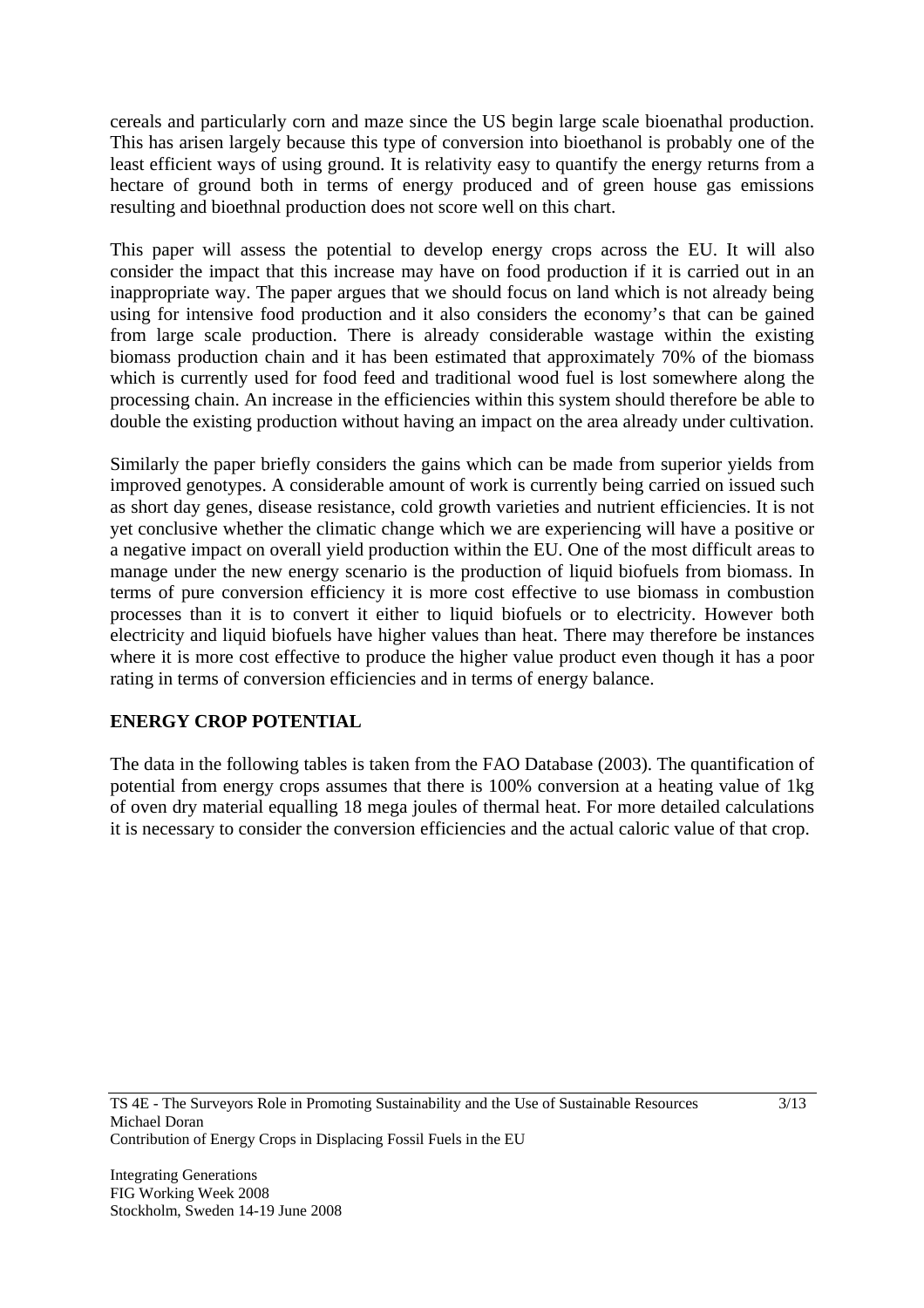#### **Table 1**

#### **Data of total area and areas of interest for biomass production for each member of EU-27; area data in millions of hectares**

|                 | <b>Total area</b><br>(106Ha) | <b>Agricultural</b><br>area (10 <sub>6</sub> Ha) | Arable land (10 <sub>6</sub> Ha)(% of total<br>area) |                | <b>Hectares of</b><br>agricultural<br>land per<br>capita |
|-----------------|------------------------------|--------------------------------------------------|------------------------------------------------------|----------------|----------------------------------------------------------|
| Austria         | 8.4                          | 3.4                                              | 1.4                                                  | 17             | 0.42                                                     |
| Belgium         | 3.1                          | 1.4                                              | 0.8                                                  | 27             | 0.13                                                     |
| <b>Bulgaria</b> | 11.1                         | 5.3                                              | 3.3                                                  | 30             | 0.68                                                     |
| Cyprus          | 0.9                          | 0.1                                              | 0.1                                                  | 11             | 0.18                                                     |
| Czech           |                              |                                                  |                                                      |                |                                                          |
| Republic        | 7.9                          | 4.3                                              | 3.1                                                  | 39             | 0.42                                                     |
| <b>Denmark</b>  | 4.3                          | 2.7                                              | 2.3                                                  | 53             | 0.49                                                     |
| Estonia         | 4.5                          | 0.8                                              | 0.5                                                  | 12             | 0.63                                                     |
| Finland         | 33.8                         | 2.2                                              | 2.2                                                  | $\overline{7}$ | 0.43                                                     |
| France          | 55.2                         | 29.7                                             | 18.5                                                 | 33             | 0.49                                                     |
| Germany         | 35.7                         | 17.0                                             | 11.8                                                 | 33             | 0.21                                                     |
| Greece          | 13.2                         | 8.4                                              | 2.7                                                  | 20             | 0.77                                                     |
| Hungary         | 9.3                          | 5.9                                              | 4.6                                                  | 50             | 0.6                                                      |
| Ireland         | 7.0                          | 4.4                                              | 1.2                                                  | 17             | 1.09                                                     |
| Italy           | 30.1                         | 15.1                                             | 8.0                                                  | 26             | 0.26                                                     |
| Latvia          | 6.5                          | 2.5                                              | 1.8                                                  | 28             | 1.08                                                     |
| Lithuania       | 6.5                          | 3.5                                              | 2.9                                                  | 45             | 1.02                                                     |
| Luxemburg       | 0.3                          | 0.1                                              | 0.06                                                 | 24             | 0.28                                                     |
| Malta           | 0.03                         | 0.01                                             | 0.01                                                 | 31             | 0.03                                                     |
| Netherlands     | 4.2                          | 1.9                                              | 0.9                                                  | 22             | 0.12                                                     |
| Poland          | 31.3                         | 16.2                                             | 12.6                                                 | 40             | 0.42                                                     |
| Portugal        | 9.2                          | 3.7                                              | 1.6                                                  | 17             | 0.37                                                     |
| Romania         | 23.8                         | 14.7                                             | 9.4                                                  | 39             | 0.66                                                     |
| Slovakia        | 4.9                          | 2.4                                              | 1.4                                                  | 29             | 0.45                                                     |
| Slovenia        | 2.0                          | 0.5                                              | 0.2                                                  | 9              | 0.26                                                     |
| Spain           | 50.5                         | 30.2                                             | 13.7                                                 | 27             | 0.73                                                     |
| Sweden          | 45.0                         | 3.2                                              | 2.7                                                  | $6\phantom{1}$ | 0.36                                                     |
| U.K.            | 24.4                         | 17.0                                             | 5.7                                                  | 23             | 0.28                                                     |
| <b>EU-27</b>    | 433.1                        | 196.6                                            | 113.5                                                | 26             | 0.41                                                     |

Table 1 contains the areas of land within each of the EU 27 countries, the identified agricultural area within those countries, the arable land currently under production and the hectares of agriculture land per capita. There is obviously a very large variation in the percentage of arable land available, e.g. Sweden at 6% of total area and Denmark at 53%. However it is important to have an overall view of the total area available and the percentage of that land which is currently used for arable production. Remember that table 1 does not consider lands currently under afforestation.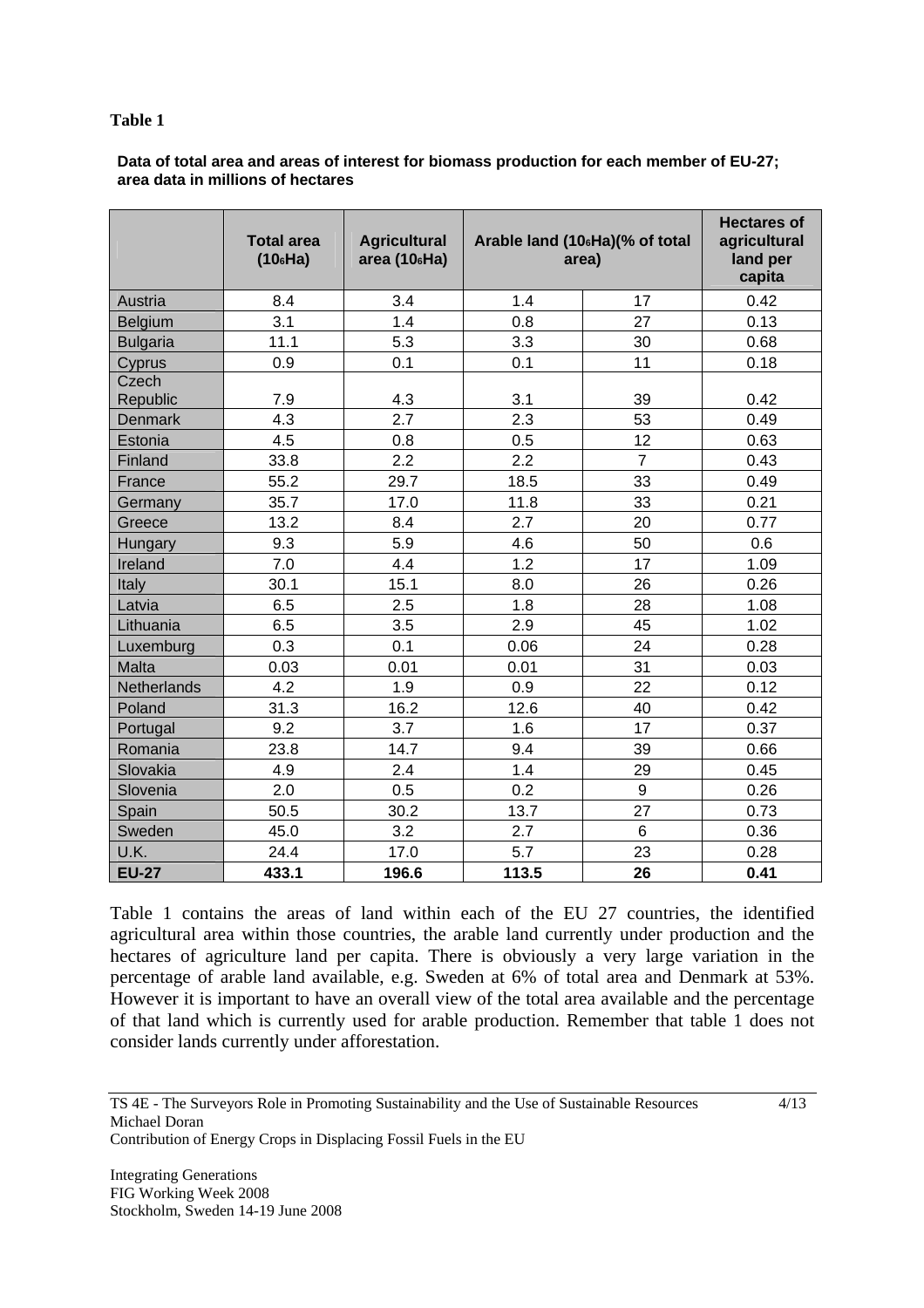## **Table 2**

|                         | Energy crop potential in EU-27, depending on percentage of utilised arable land |  |
|-------------------------|---------------------------------------------------------------------------------|--|
| and achieved crop yield |                                                                                 |  |

| Yield     | 10% arable land in EU-27 |         | 20% arable land in EU-27 |         | 30% arable land in EU-27 |         |
|-----------|--------------------------|---------|--------------------------|---------|--------------------------|---------|
| 10t TS/ha | 2.042 PJ                 | 46Mtoe  | 4.084 PJ                 | 91Mtoe  | 6.127 PJ                 | 137Mtoe |
| 20t TS/ha | 4.084 PJ                 | 91Mtoe  | 8.169 PJ                 | 182Mtoe | 12.253 PJ                | 274Mtoe |
| 30t TS/ha | 6.127 PJ                 | 137Mtoe | 12.253 PJ                | 274Mtoe | 18,380 PJ                | 410Mtoe |

Table 2 is an assessment of the total energy crop potential in the EU 27. It has been prepared using three possible areas and three possible average yields. It is important to note that most energy crops are currently in the 10-14 oven dried tonnes per hectare per annum range, including average yields of willow around 10 oven dried tonnes and miscanthus averaging 13 oven dried tonnes. It is possible to get some higher yields with crops such as Sorghum but these are relatively insignificant in overall terms at present.

What this table does attempt to quantify is the potential assuming an increase in the area given over to energy crops and the possible increase that could accrue from improved genotypes. It is interesting to note that the countries with higher hectare per capita figures such as Bulgaria and Romania which also have relatively large areas of ground are those which have the greatest potential to produce biomass in the future.

It is unlikely that we will see the yields improving in line with the higher potential yields. This is because the new genotypes will probably be climate specific and one improved type will not benefit all production areas. There will also be an issue with Genetically Modified (GM) crops which are currently not acceptable in the EU. Some of the increase yields will only be possible using GM crops and unless there is a considerable shift in opinion/attitude they are like to remain unacceptable in the European context.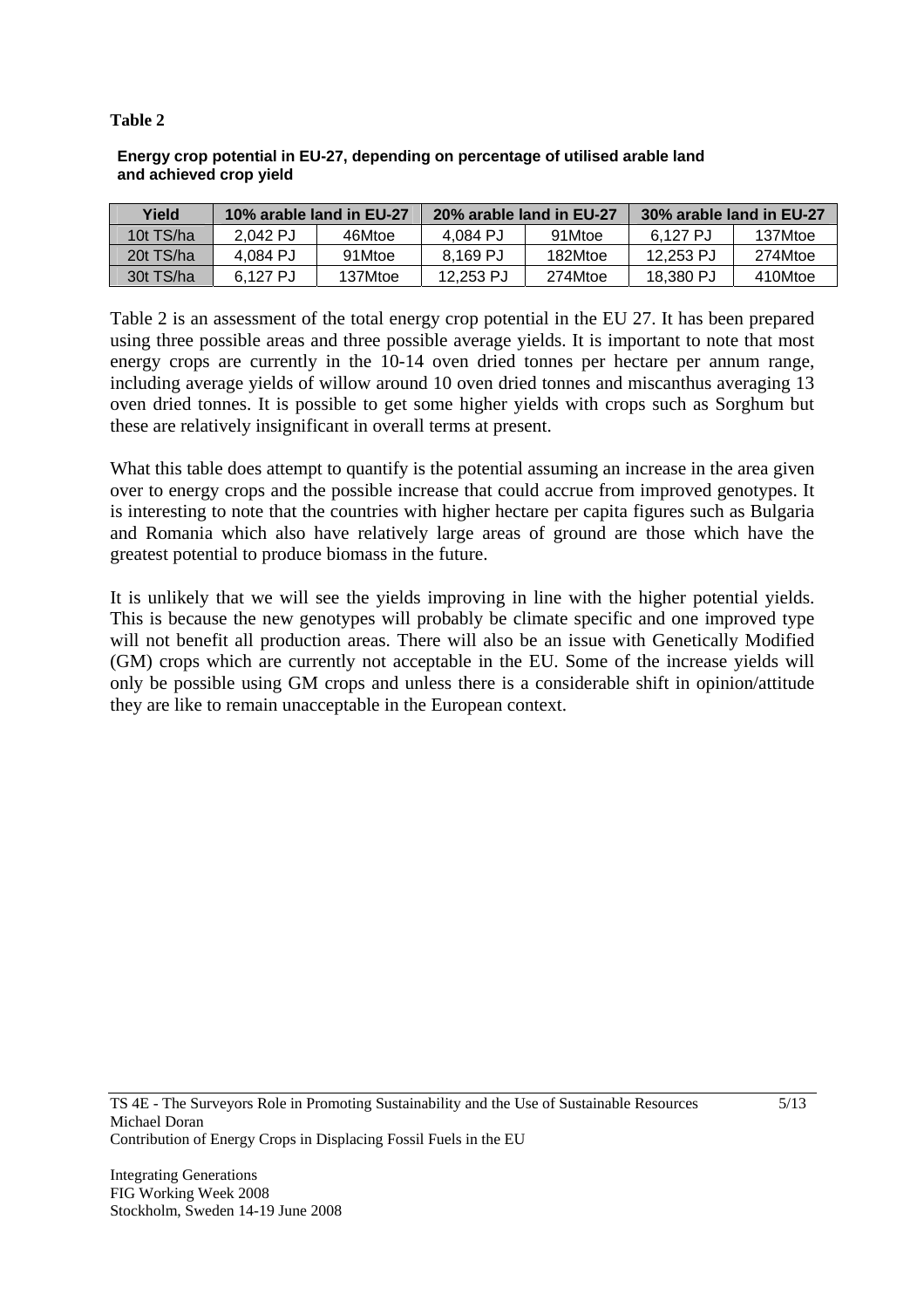| Table 3                                                                                   |  |
|-------------------------------------------------------------------------------------------|--|
| Gross inland consumption RES per member state and contribution of biomass in 2004* (Mtoe) |  |

|                                              | <b>Gross</b><br>inland   | <b>Renewable</b><br>$\mathbf{s}$ | <b>Biomas</b><br>$\mathbf{s}$ | <b>Shar</b><br>e of<br><b>RES</b> | <b>Share</b><br>of<br><b>Biomas</b>      |
|----------------------------------------------|--------------------------|----------------------------------|-------------------------------|-----------------------------------|------------------------------------------|
|                                              | consumptio<br>n Mtoe     | <b>Mtoe</b>                      | <b>Mtoe</b>                   | <b>of</b><br><b>GIC</b><br>(%)    | $\mathbf{s}$<br>related<br>to GIC<br>(%) |
| Austria                                      | 32.7                     | 6.77                             | 3.45                          | 20.7                              | 10.55                                    |
| Belgium                                      | 54.8                     | 1.16                             | 1.12                          | 2.11                              | 2.04                                     |
| <b>Bulgaria</b>                              | $\overline{\phantom{a}}$ | $\blacksquare$                   | $\blacksquare$                | $\blacksquare$                    | $\blacksquare$                           |
| Cyprus                                       | 2.5                      | 0.09                             | 0.005                         | 3.6                               | 0.2                                      |
| <b>Czech Republic</b>                        | 43.6                     | 1.36                             | 1.19                          | 3.12                              | 2.72                                     |
| <b>Denmark</b>                               | 20                       | 2.93                             | 2.37                          | 14.6                              | 11.85                                    |
| Estonia                                      | 5.6                      | 0.61                             | 0.60                          | 10.89                             | 10.7                                     |
| Finland                                      | 37.7                     | 8.80                             | 7.49                          | 23.34                             | 19.86                                    |
| France                                       | 273.7                    | 17.30                            | 11.92                         | 6.32                              | 4.35                                     |
| Germany                                      | 347.7                    | 13.76                            | 9.37                          | 3.95                              | 2.69                                     |
| Greece                                       | 30.6                     | 1.56                             | 0.95                          | 5.09                              | 3.1                                      |
| Hungary                                      | 26.2                     | 0.97                             | 0.86                          | 3.7                               | 3.28                                     |
| Ireland                                      | 15.7                     | 0.32                             | 0.21                          | 2.03                              | 1.33                                     |
| Italy                                        | 184.8                    | 12.53                            | 3.79                          | 6.78                              | 2.05                                     |
| Latvia                                       | 4.6                      | 1.65                             | 1.37                          | 35.86                             | 29.78                                    |
| Lithuania                                    | 9.2                      | 0.73                             | 0.69                          | 7.93                              | 7.5                                      |
| Luxemburg                                    | 4.7                      | 0.07                             | 0.05                          | 1.48                              | 1.06                                     |
| Malta                                        | 0.9                      | $\mathbf{r}$                     | $\mathbf{r}$                  | $\overline{a}$                    | $\overline{\phantom{a}}$                 |
| Netherlands                                  | 82.3                     | 2.36                             | 2.17                          | 2.86                              | 2.63                                     |
| Poland                                       | 92.5                     | 4.32                             | 4.12                          | 4.67                              | 4.45                                     |
| Portugal                                     | 26.2                     | 3.89                             | 2.87                          | 14.84                             | 10.95                                    |
| Romania                                      |                          | $\overline{a}$                   | $\blacksquare$                |                                   | $\overline{a}$                           |
| Slovak Rep.                                  | 18.6                     | 0.74                             | 0.38                          | 3.97                              | 2.04                                     |
| Slovenia                                     | 7.1                      | 0.82                             | 0.47                          | 11.54                             | 6.61                                     |
| Spain                                        | 140.2                    | 8.98                             | 4.85                          | 6.4                               | 3.45                                     |
| Sweden                                       | 53.1                     | 14.13                            | 8.88                          | 26.61                             | 16.72                                    |
| U.K.                                         | 232.1                    | 3.67                             | 3.05                          | 1.58                              | 1.31                                     |
| <b>EU25**</b>                                | 1747.2                   | 109.53                           | 72.274                        | 6.26                              | 4.13                                     |
| ** Data from Romania and Bulgaria<br>missing |                          |                                  |                               |                                   |                                          |

| missing

Table 3 is the gross inland consumption of renewable energy per member state. This also shows the share of biomass within this figure. This takes into consideration the existing production of energy from all biomass within each country including that from forestry. It is immediately evident that countries such as Finland with 20% and Sweden at 17% are already sourcing a considerable amount of their total energy from indigenous biomass. Other countries such as the UK and Ireland are currently only sourcing 1% from biomass, however if you put these figures together with those in the last column of table 1 it can be seen that

6/13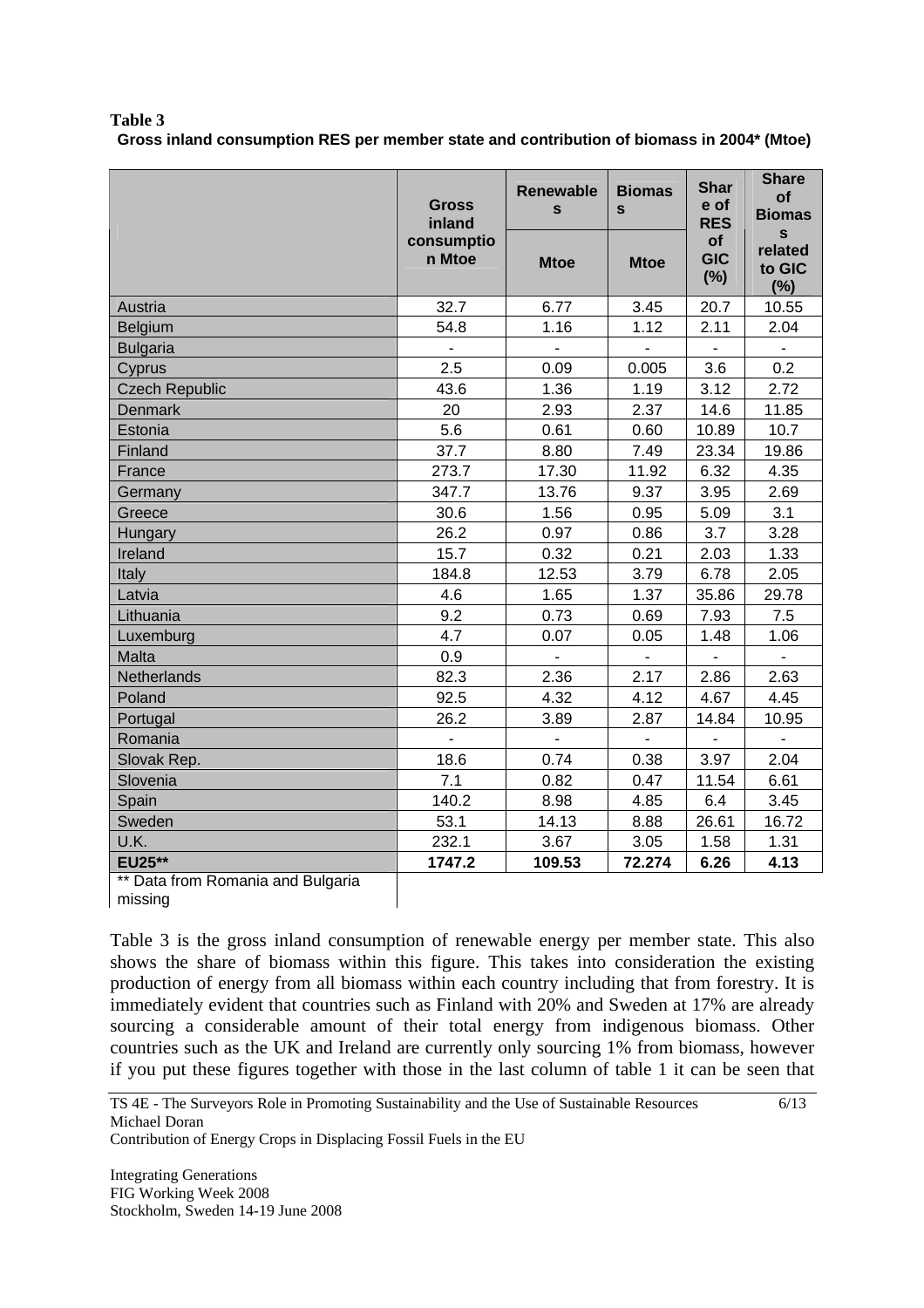countries such as Ireland with a very low level of current biomass production and a relatively low level of biomass contribution to overall energy probably have the greatest potential to show significant increases (in terms of percentage) in biomass consumption in the future.

|                    | UAA as a<br>share of<br>total land<br>area $(\%)$ | <b>Arable land</b> | <b>Permanent</b><br>grassland | <b>Permanent</b><br>crops | Set aside**<br>land in kha | <b>Set aside</b><br>land in %<br>(related to<br>arable land) |
|--------------------|---------------------------------------------------|--------------------|-------------------------------|---------------------------|----------------------------|--------------------------------------------------------------|
| Austria            | 39.4                                              | 1379               | 1810                          | 66                        | 107                        | 7.75                                                         |
| <b>Belgium</b>     | 45.8                                              | 843                | 519                           | 21                        | 24                         | 2.84                                                         |
| <b>Bulgaria</b>    | 49.0                                              | 3297               | 1801                          | 216                       | 293                        | 8.88                                                         |
| Cyprus             |                                                   | 87                 | 1                             | 37                        |                            |                                                              |
| Czech<br>Republic  | 46.7                                              | 2703               | 853                           | 42                        | 70                         | 2.58                                                         |
| Denmark            | 62.8                                              | 2470               | 228                           | 10                        | 213                        | 8.62                                                         |
| Estonia            | 18.2                                              | 517                | 236                           | $\overline{2}$            |                            | $\overline{a}$                                               |
| Finland            | 7.4                                               | 2234               | 26                            | $\overline{\mathbf{4}}$   | 177                        | 7.92                                                         |
| France             | 54.6                                              | 18305              | 10039                         | 1123                      | 1489                       | 8.13                                                         |
| Germany            | $\blacksquare$                                    | 11903              | 4929                          | 198                       | 1137                       | 9.55                                                         |
| Greece             |                                                   | 2619               |                               | 1133                      | 30                         | 1.14                                                         |
| Hungary            | 65.4                                              | 4502               | 1057                          | 207                       | 215                        | 4.77                                                         |
| Ireland            | 62.5                                              | 1205               | 3098                          | $\overline{2}$            | 29                         | 2.40                                                         |
| Italy              | 49.9                                              | 7713               | 4411                          | 2463                      | 231                        | 2.99                                                         |
| Latvia             | 27.8                                              | 1092               | 629                           | 13                        |                            |                                                              |
| Lithuania          | 45.3                                              | 1877               | 891                           | 40                        | 300                        | 15.98                                                        |
| Luxemburg          | 50.4                                              | 60                 | 68                            | $\overline{2}$            | $\overline{a}$             |                                                              |
| Malta              | 32.4                                              | 9                  | L.                            | 1                         | $\overline{a}$             |                                                              |
| <b>Netherlands</b> | 57.0                                              | 1117               | 763                           | 32                        | 16                         | 1.43                                                         |
| Poland             | 52.3                                              | 12085              | 3388                          | 351                       | 130                        | 10.7                                                         |
| Portugal           | 40.5                                              | 1418               | 1507                          | 773                       | 80                         | 5.64                                                         |
| Romania            | 62.3                                              | 9017               | 4665                          | 413                       | 500                        | 5.54                                                         |
| Slovak Rep.        | 40.4                                              | 1357               | 524                           | 26                        | 29                         | 2.13                                                         |
| Slovenia           | 25.3                                              | 176                | 305                           | 28                        | 10                         | 5.68                                                         |
| Spain              | 51.4                                              | 12608              | 7264                          | 5659                      | 1329                       | 10.54                                                        |
| Sweden             | 7.9                                               | 2668               | 555                           | 3                         | 264                        | 9.89                                                         |
| U.K.               | 69.6                                              | 5484               | 5711                          | 32                        | 567                        | 10.33                                                        |
| <b>EU25**</b>      | $\blacksquare$                                    | 108745             | 55278                         | 12897                     | 7240                       | 6.66                                                         |

#### **Table 4 Agriculture basic data in the EU 27 in 2005\* (kha)**

\* Key figures on Europe Statistical Pocketbook 2006, Euro stat

\*\* Bio-Energy's role in the EU Energy Market, a view of developments until 2020 Report to the European Commission

Table 4 is the agriculture basic data for the EU 27 in 2005. It gives a more detailed break down of the total area under agricultural production. However the permanent crop land figures which are recorded in this table do not include energy crops, but include all other

7/13

Contribution of Energy Crops in Displacing Fossil Fuels in the EU

Integrating Generations FIG Working Week 2008 Stockholm, Sweden 14-19 June 2008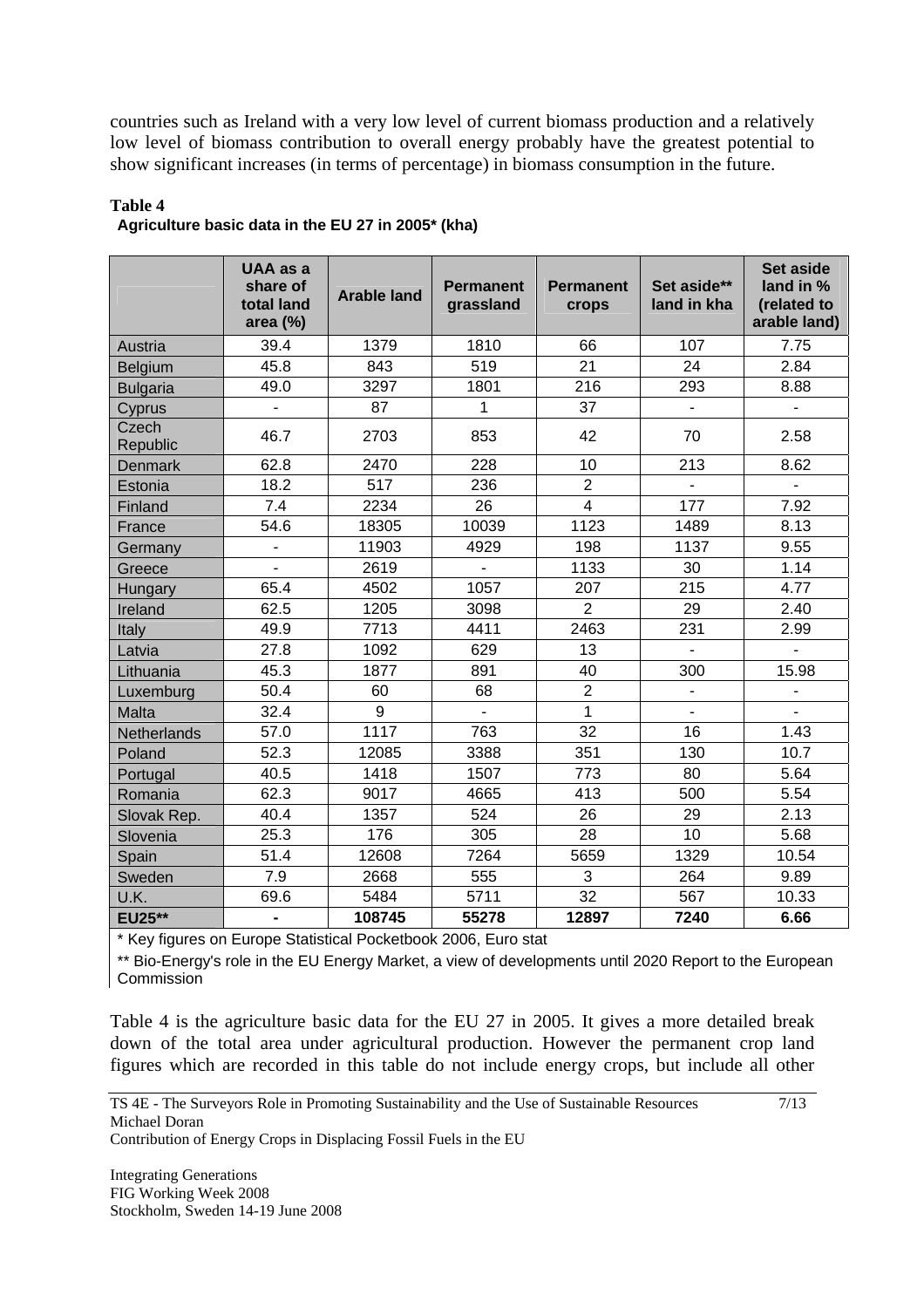permanent crop land including fruit, grain and grape. It also identifies that there was 7.24 million hectares of set aside in 2005, though this figure may have reduced by 2008. Again there is considerable potential to use the set aside in a more productive way. Countries such as Spain and the UK were both sitting with 10% set aside in 2005.

## **Table 5**

| Crop yields in the EU 27 for wheat, rapeseed, sunflower, sugar beet and maize in t/ha in the |  |  |
|----------------------------------------------------------------------------------------------|--|--|
| year 2005*                                                                                   |  |  |

|                   | <b>Wheat</b> | <b>Rapeseed</b> | <b>Sunflower</b> | <b>Sugar beet</b> | <b>Maize</b> |
|-------------------|--------------|-----------------|------------------|-------------------|--------------|
| Austria           | 5.08         | 2.96            | 2.67             | 70.85             | 10.31        |
| Belgium           | 8.42         | 4.25            |                  | 69.95             | 11.69        |
| <b>Bulgaria</b>   | 3.14         | 1.98            | 1.47             | 19.11             | 5.31         |
| Cyprus            |              |                 |                  |                   |              |
| Czech<br>Republic | 5.05         | 2.88            | 2.39             | 53.31             | 7.17         |
| <b>Denmark</b>    | 7.23         | 3.06            |                  | 58.75             |              |
| Estonia           | 3.08         | 1.78            |                  |                   |              |
| Finland           | 3.72         | 1.37            |                  | 37.74             |              |
| France            | 7.18         | 3.68            | 2.33             | 82.32             | 8.37         |
| Germany           | 7.47         | 3.76            | 2.47             | 60.18             | 9.21         |
| Greece            | 2.70         |                 | 1.25             | 65.88             | 9.0          |
| Hungary           | 4.49         | 1.0             | 2.16             | 57.03             | 7.56         |
| Ireland           | 8.43         | 3.15            |                  | 45.00             |              |
| Italy             | 5.45         | 1.72            | 2.22             | 55.94             | 9.39         |
| Latvia            | 3.61         | 2.04            |                  | 38.51             | 3.06         |
| Lithuania         | 3.73         | 1.84            |                  | 38.02             |              |
| Luxemburg         | 6.02         | 3.62            |                  |                   | 9.58         |
| Malta             |              |                 |                  |                   |              |
| Poland            | 3.95         | 2.64            | 1.71             | 41.62             | 5.73         |
| Portugal          | 6.7          |                 | 0.34             | 70.14             | 4.66         |
| Romania           | 2.97         | 1.68            | 1.38             | 28.93             | 4.01         |
| Slovak Rep.       | 4.28         | 2.19            | 2.12             | 52.42             | 7.04         |
| Slovenia          | 4.7          | 2.37            | 2.22             | 51.43             | 8.29         |
| Spain             | 2.21         | 1.13            | 0.69             | 71.33             | 9.68         |
| Sweden            | 6.34         | 2.42            |                  | 48.41             |              |
| Netherlands       | 8.66         | 3.69            |                  | 64.95             | 12.2         |
| U.K.              | 7.96         | 3.29            | 2.0              | 57.31             |              |
| <b>EU 27</b>      | 5.99         | 3.22            |                  | 60.37             | 8.4          |

\* Average yield figures obtained from Euro stat

Table 5 is a statement of the of the average yield figures for different crops across the EU 27. The variation in yield between the highest and lowest is significant. Even taking into consideration that there will be considerable variations in soil quality, climate, suitability and rain fall, there is still a yield variance that would indicate that some of the discrepancies may be due to inefficient farming techniques rather than purely environmental. It would be reasonable to expect climatic conditions to have an effect on crops such as maze and this is

8/13

Contribution of Energy Crops in Displacing Fossil Fuels in the EU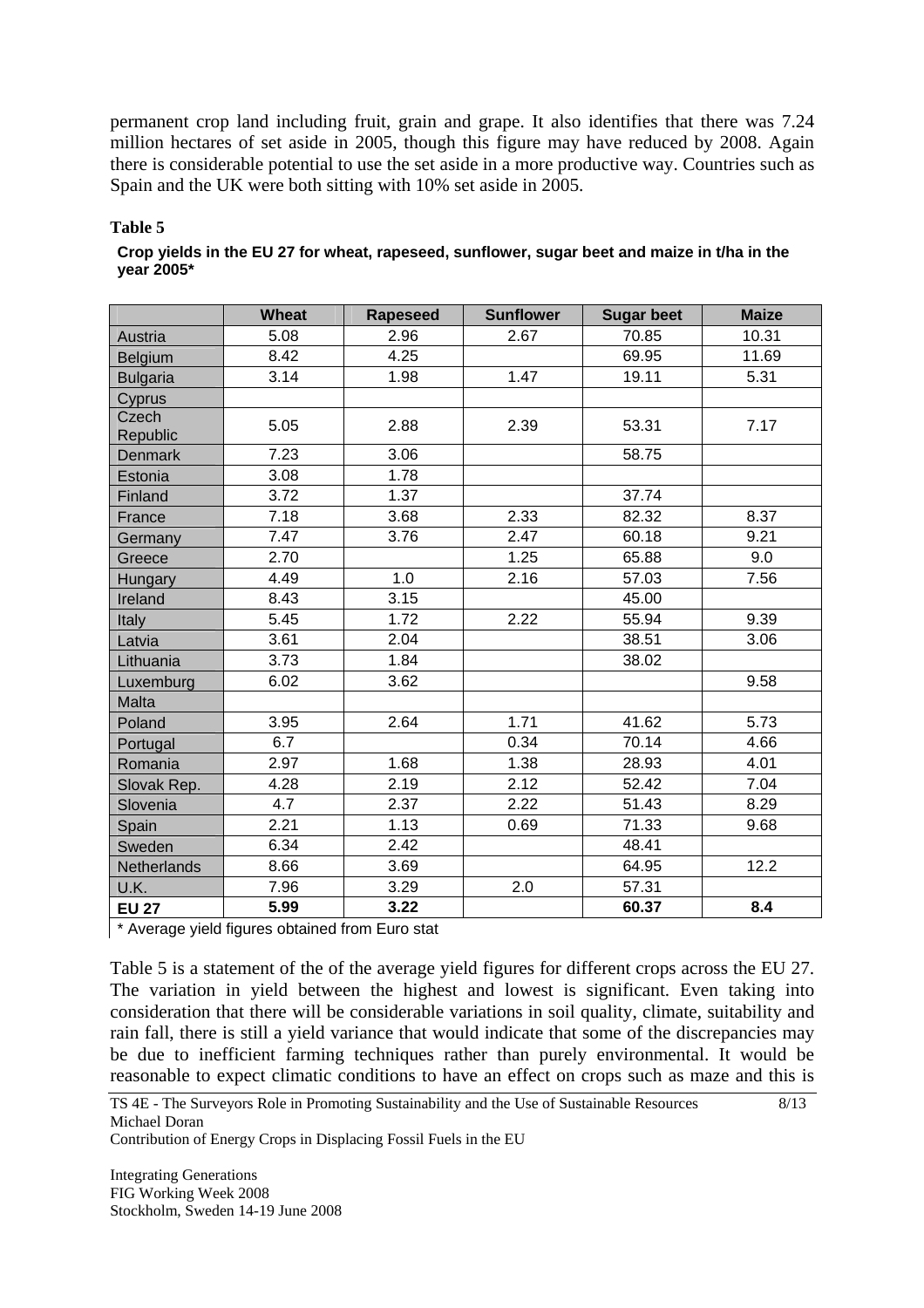noticeable when comparing crop yields from Latvia with say Spain. However some of the variations are obviously due to farming techniques, for instance where the Netherlands has average yields three times those of Bulgaria. In arguing for recognition of the potential that energy crops can contribute within the EU it is important to bear in mind the suitability of crops for different climatic conditions, local conditions and the improved yields that can obviously be achieved from better farming practice.

## **ENVIRONMENTAL CONSIDERATIONS**

#### **Table 6**

#### **Environmentally compatible bio energy potential in the member states of the EU 25\* (Mtoe)**

|                           | 2010          | 2020                     | 2030                     |
|---------------------------|---------------|--------------------------|--------------------------|
| Austria                   | 6.9           | 7.8                      | 8.7                      |
| Belgium                   | 2.3           | 2.3                      | 2.3                      |
| <b>Bulgaria</b>           | ä,            | ÷,                       | L.                       |
| Cyprus                    | 0.3           | 0.3                      | 0.3                      |
| Czech<br>Republic         | 3.8           | 4.5                      | 5.0                      |
| <b>Denmark</b>            | 2.8           | 2.5                      | 2.5                      |
| Estonia                   | 1.5           | 2.2                      | 2.6                      |
| Finland                   | 9.6           | 9.8                      | 9.4                      |
| France                    | 31.4          | 37.2                     | 47.4                     |
| Germany                   | 26.2          | 33.8                     | 43.2                     |
| Greece                    | 1.6           | 3.4                      | 3.8                      |
| Hungary                   | 3.6           | 5.5                      | 5.6                      |
| Ireland                   | 1.1           | 1.2                      | 1.3                      |
| Italy                     | 16.2          | 18.7                     | 24.8                     |
| Latvia                    | 1.3           | 1.9                      | 2.4                      |
| Lithuania                 | 4.1           | 7.6                      | 9.9                      |
| Luxemburg                 | ä,            | $\overline{\phantom{0}}$ | $\blacksquare$           |
| Malta                     | 0.05          | 0.05                     | 0.04                     |
| Netherlands               | 2.6           | 2.2                      | 2.4                      |
| Poland                    | 23.8          | 33.0                     | 39.3                     |
| Portugal                  | 3.6           | 3.9                      | 4.1                      |
| Romania                   | $\frac{1}{2}$ | -                        | $\overline{\phantom{a}}$ |
| <b>Slovak</b><br>Republic | 2.2           | 2.4                      | 3.6                      |
| Slovenia                  | 1.8           | 1.7                      | 1.8                      |
| Spain                     | 16.5          | 22.0                     | 25.1                     |
| Sweden                    | 11.7          | 13.0                     | 13.5                     |
| U.K.                      | 13.5          | 19.0                     | 24.5                     |
| <b>EU 25</b>              | 187.95        | 235.95                   | 283.54                   |

\* How much bio energy

Table 6 provides a comparison of the bio energy potential from the EU 25 based on environmental suitability.

9/13

TS 4E - The Surveyors Role in Promoting Sustainability and the Use of Sustainable Resources Michael Doran

Contribution of Energy Crops in Displacing Fossil Fuels in the EU

Integrating Generations FIG Working Week 2008 Stockholm, Sweden 14-19 June 2008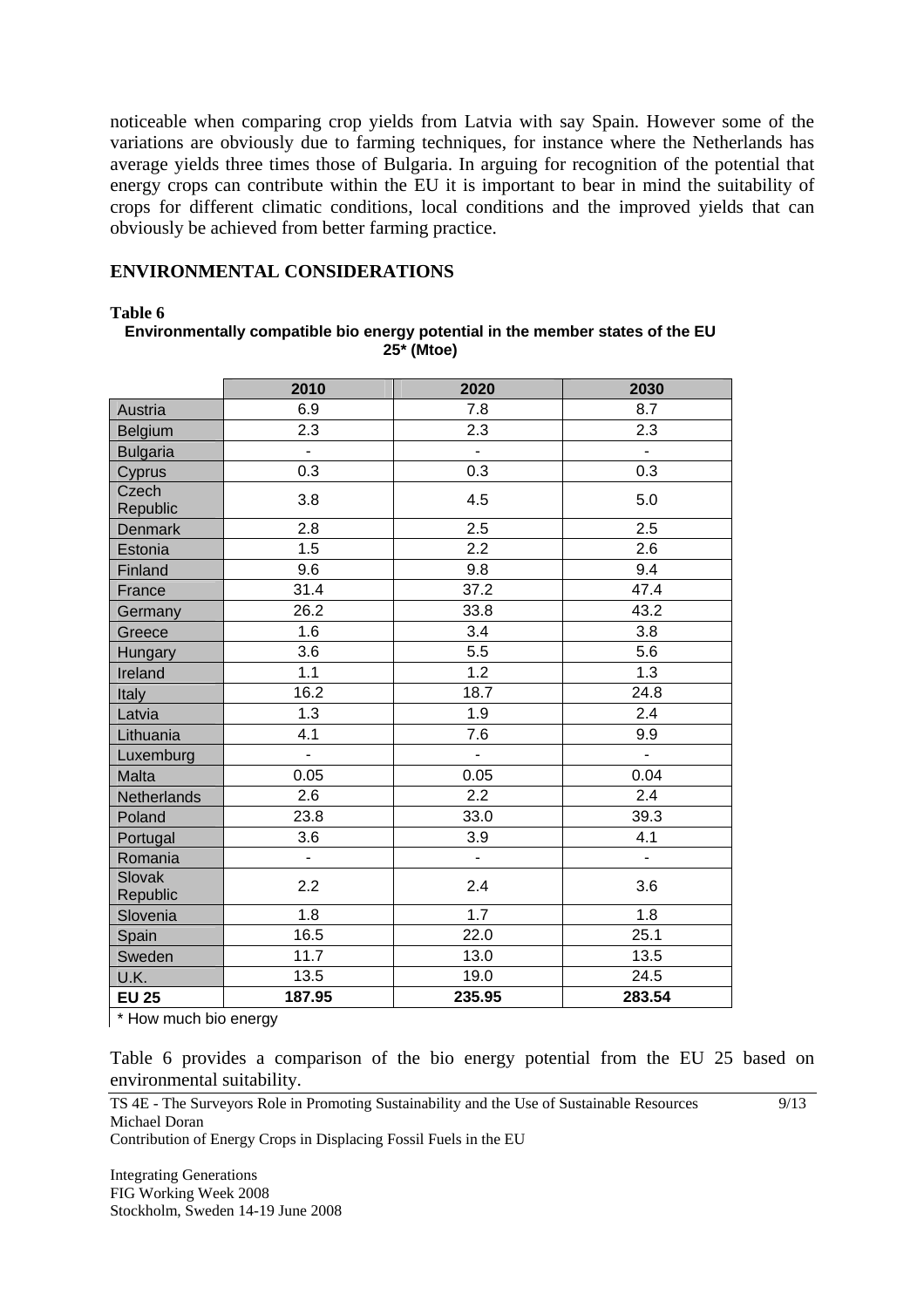The figures are based on the following assumption:

- Land currently identified as arable has been included as potential for energy crop development.
- Areas currently under set aside have been included as suitable for energy crop development.
- Removal of large quantities of residues from land which is normally cropped has to be done in such a way that it is not adversely affecting the sustainability of the land itself
- Residue removal should not lead to increased artificial fertiliser application
- Crops are not transposed in such a way as to require additional pesticide
- The method of cropping has to be done in such a way as to reduce soil erosion and soil compaction
- Crop substitution is based on environmental benefit so that perennial crops may be used in place of annual crops which have a high demand for artificial fertiliser and there is also the potential to increase biodiversity.

It is interesting to note that the figures contained in figure 6 do not take into consideration the increased yields that could be obtained from improved plant types, nor the efficiencies associated with the recovery of the large percentage of material which is wasted through the processing operation.

## **FOOD V ENERGY CROPS**

It is generally recognised that cereal prices and consequently the price of staple food products such as maze, corn, wheat and rice have increased significantly within the last two years as a result of competition for ground between energy crops and food crops. This competition has largely been driven by the demand for bio-ethanol in the United States of America. Large areas of Brazil have also gone over to bio-ethanol production from sugar crops. If this model were to be repeated within the European Union it would have a further detrimental effect on food prices even though the areas under consideration are relatively small to the resource in North and South America. However in the interests of sustainability it is important to ensure that additional energy crops can be established in such a way as to not conflict with food production.

There is concern that the way in which the EU has already set targets for the consumption of liquid biofuels for transport, has created an imbalanced and unsustainable market. There are instances where the EU now imports biofuels from Brazil and the US, which have been subsidised at the point of production. However our system now effectively also subsidises at the point of consumption. Those biofuels are being grown in circumstances that show little respect for sustainability, nor for biodiversity. However, our target setting is driving this situation forwards. If the same paradigm is applied to the biomass from energy crops scenario we may replicate and exacerbate what is being done with liquid biofuels.

The EU has always been focussed on setting consumption targets and not production targets. If those target for biomass and liquid biofuels do not consider sustainability, carbon footprint, biodiversity and issues associated with the impact on the countries/areas where we have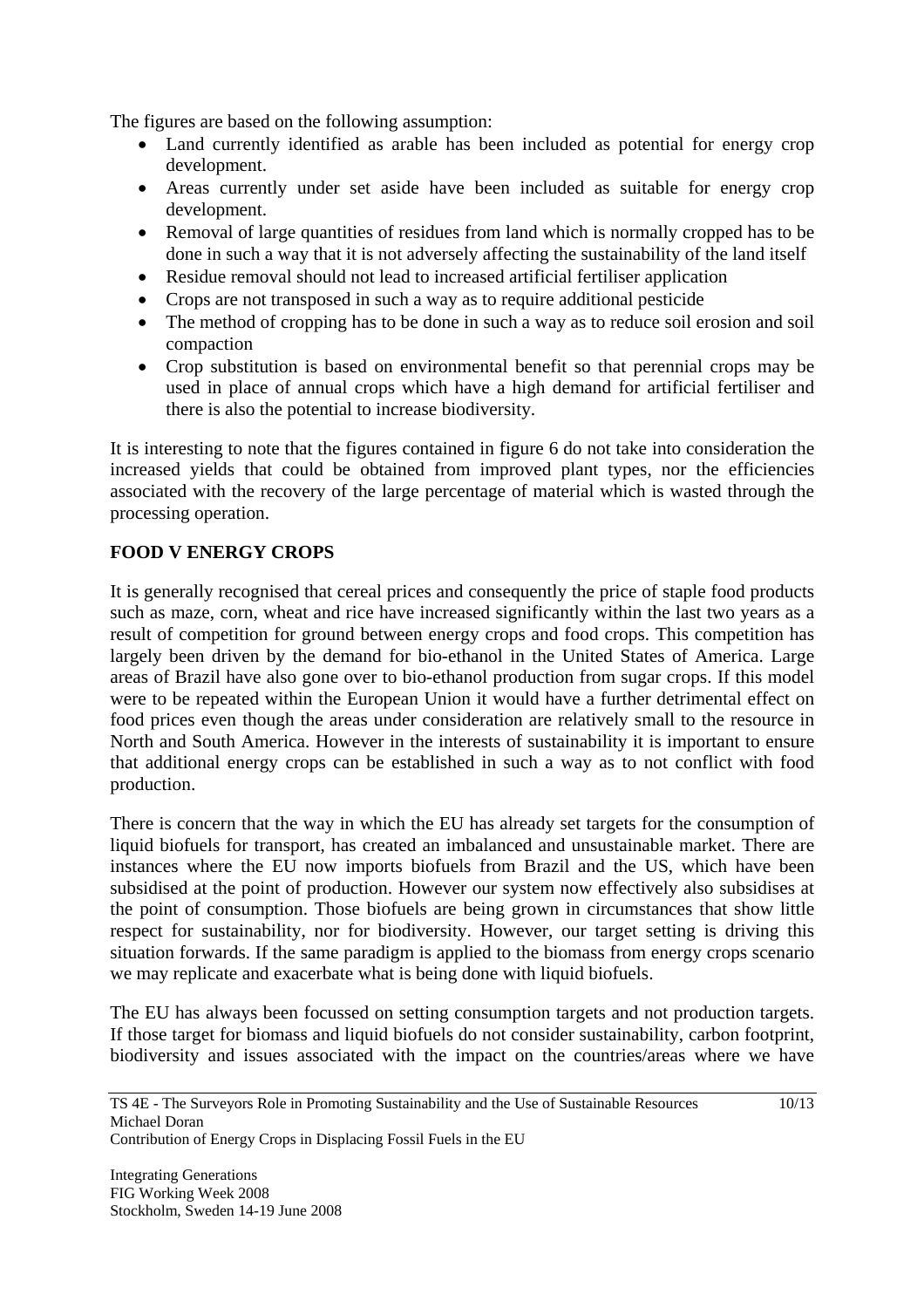sourced the material, we will replace fossil fuel dependency with biomass dependency. All the more reason to develop an indigenous European energy crop supply.

|                    | <b>Total</b>             | <b>Energy crop</b><br>scheme | Non food on set<br>aside regime | Without spec.<br>regime  |
|--------------------|--------------------------|------------------------------|---------------------------------|--------------------------|
| Austria            | 19.63                    | 7.91                         | 9.37                            | 2.36                     |
| Belgium            | 7.56                     | 2.59                         | 4.07                            | 0.91                     |
| <b>Bulgaria</b>    | ÷,                       | $\overline{a}$               | $\blacksquare$                  | $\blacksquare$           |
| Cyprus             |                          |                              |                                 |                          |
| Czech<br>Republic  | 104.0                    | 0.0                          | 0.0                             | 104.0                    |
| <b>Denmark</b>     | 47.90                    | 17.34                        | 24.81                           | 5.75                     |
| Estonia            | $\blacksquare$           | $\blacksquare$               | $\blacksquare$                  | ÷.                       |
| Finland            | 9.44                     | 8.31                         | 0.00                            | 1.13                     |
| France             | 572.61                   | 135.40                       | 376.2                           | 1.00                     |
| Germany            | 1356.61                  | 235.60                       | 341.00                          | 780.00                   |
| Greece             |                          | ÷,                           | ä,                              |                          |
| Hungary            | 18.50                    | 18.50                        | 0.0                             | 0.0                      |
| Ireland            | 2.36                     | 1.61                         | 0.47                            | 0.28                     |
| Italy              | 9.80                     | 0.29                         | 8.34                            | 1.18                     |
| Latvia             | $\overline{\phantom{a}}$ | $\overline{a}$               | $\blacksquare$                  | $\blacksquare$           |
| Lithuania          | $\overline{\phantom{0}}$ | $\qquad \qquad \blacksquare$ | $\overline{\phantom{a}}$        | $\overline{\phantom{a}}$ |
| Luxemburg          | ä,                       | $\overline{\phantom{0}}$     |                                 |                          |
| Malta              |                          |                              |                                 |                          |
| Poland             | 60.2                     | 3.67                         | 0.0                             | 56.53                    |
| Portugal           | 0.09                     | 0.08                         | 0.00                            | 0.01                     |
| Romania            |                          | $\overline{a}$               | -                               |                          |
| Slovak<br>Republic | $\overline{\phantom{0}}$ | ÷                            | -                               |                          |
| Slovenia           | 1.59                     | 0.14                         | 1.45                            | 0.0                      |
| Spain              | 39.45                    | 25.61                        | 9.11                            | 4.73                     |
| Sweden             | 37.45                    | 29.34                        | 3.61                            | 4.49                     |
| The<br>Netherlands | 1.29                     | 0.05                         | 1.09                            | 0.15                     |
| U.K.               | 191.17                   | 88.59                        | 79.58                           | 23.0                     |
| <b>EU 27</b>       | 2479.66                  | 575.03                       | 859.10                          | 1045.53                  |

#### **Table 7 Area under energy crops in the EU 25\* (kha)**

\* Study On Implementing The Energy Crops Cap Measures and Bio-Energy Market, final report

Table 7 considers the current area under energy crops in the EU. One of the factors that we have to take into consideration is the relationship between land use and animal production. The production of food from animals and particularly the production of meat has a significant influence on the efficiency of the land. i.e. it is much more demanding to produce 1 kilo of food product from animals than it is from crops. This is likely to have a sociological impact on our diet in the future as we become increasing aware of the demand for land.

11/13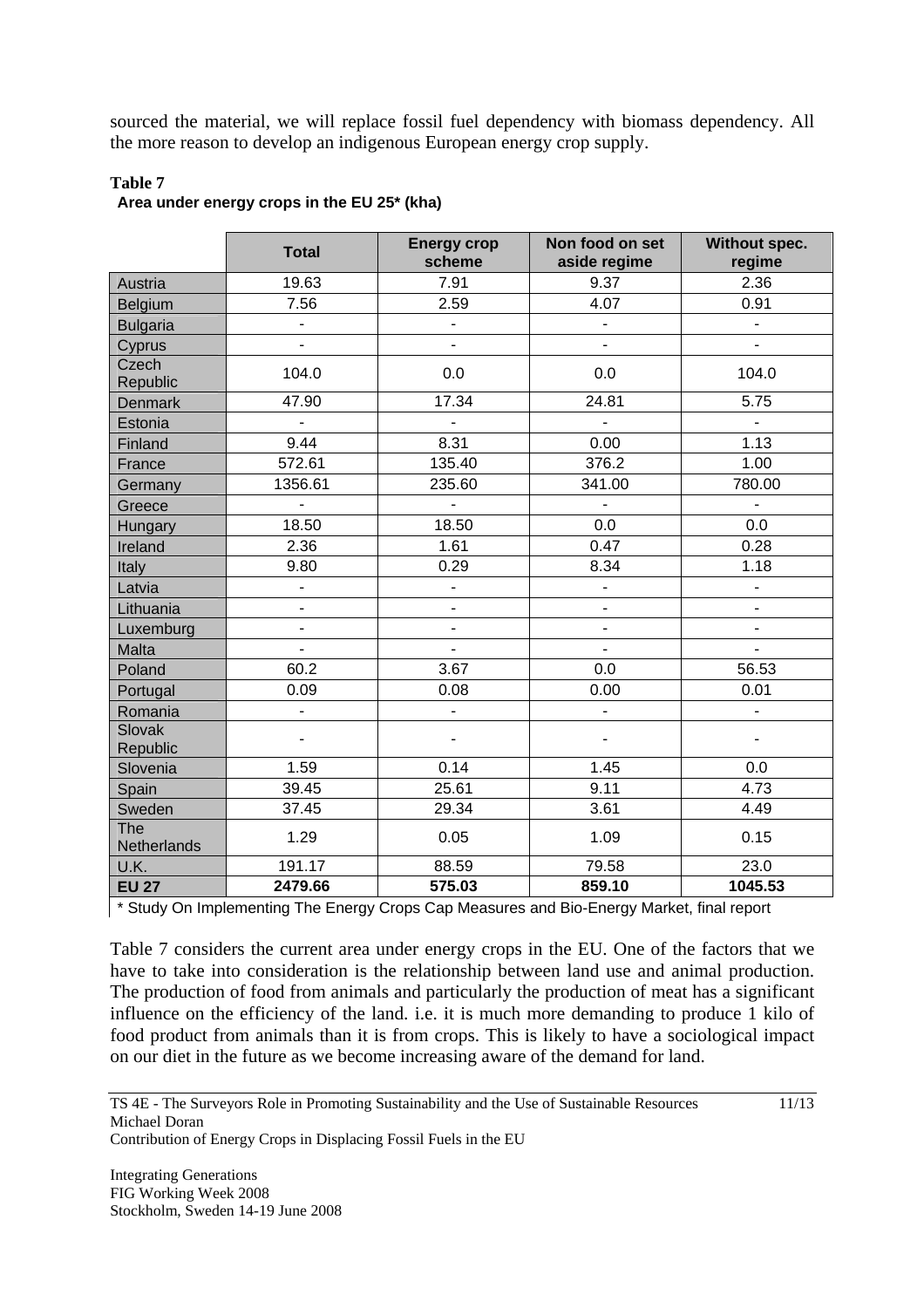## **CONCLUSION**

By 2030 it is possible to meet up to 20% of the EU 27 energy demand from biomass. This would require an increase in energy crop production of approximately 800%. This is achievable if the total land currently given over to energy crops is increased by a factor of 3 and there is a significant increase in the yield potential as a result of plant breeding. It is harder to quantify the additionally that can be added from improvements within the wastage associated with biomass processing.

Biomass and in particular energy crops is by no means the solution for our total energy shortfall. However there are additional benefits from using energy crops as a fuel other than those purely associated with carbon dioxide reduction. Those benefits are associated with environmental improvement and the social and economic aspects of using locally produced materials to satisfy our energy requirements. If the areas dedicated to energy crops are to be ramped up considerably, it should be done in a sustainable way, by regulation that identifies the true carbon dioxide savings based on whole life cycle costing.

One aspect that this paper has not considered is the higher value products that can be created from liquefaction, saccharificatiom, carbonisation and pyrolisis. These essentially involve creating higher value chemicals to supplant those which will be in shorter supply as traditional refining reduces in scale.

## **REFERENCES**

AEBIOM (2007) European Biomass Statistics 2007

- Biofuels in the European Union. A vision for 2030 and beyond. Final draft of the Biofuels Research Advisory Council. (2006)
- COM(2006)545: ,,Action Plan for Energy Efficiency"
- EEA Briefing, (2005-02) How much biomass can Europe use without harming the environment ? European Environment Agency. ISSN 1830-2246.
- EREC (2007):,,Renewable Energy Technology Roadmap up to 2020", Publication from European Renewable Energy Council
- EUBIONET 2 (2007):,, Biomass fuel trade in Europe" Summary Report
- FAO (2005):,, Global Forest Resource Assessment", Report from the Food and Agriculture **Organisation**
- Hall D.O, House J.I.: Biomass energy in Western Europe to 2050. (1995) "Land Use Policy", Vol.12 (1), pp.37-48.
- Holm-Nielsen J.B., Madsen M., Popiel P.O.: Predicted energy crop potentials for Bioenergy, world and for EU-25. In: World Bioenergy 2006. Conference and Exhibition on Biomass for Energy, Jonkping,  $30$  May  $-1$  June,  $2006$ .
- Ignaciuk A., Vohringer F., Ruijs A., van Ireland E.C.: Competition between biomass and food production in the presence of energy polices: a partial equilibrium analysis. (2006). "Energy policy" Vol.46: 1127-1138.
- Lund H.: Renewable energy strategies for sustainable development. (2007) "Energy", Vol.32, 912-919.

12/13

Contribution of Energy Crops in Displacing Fossil Fuels in the EU